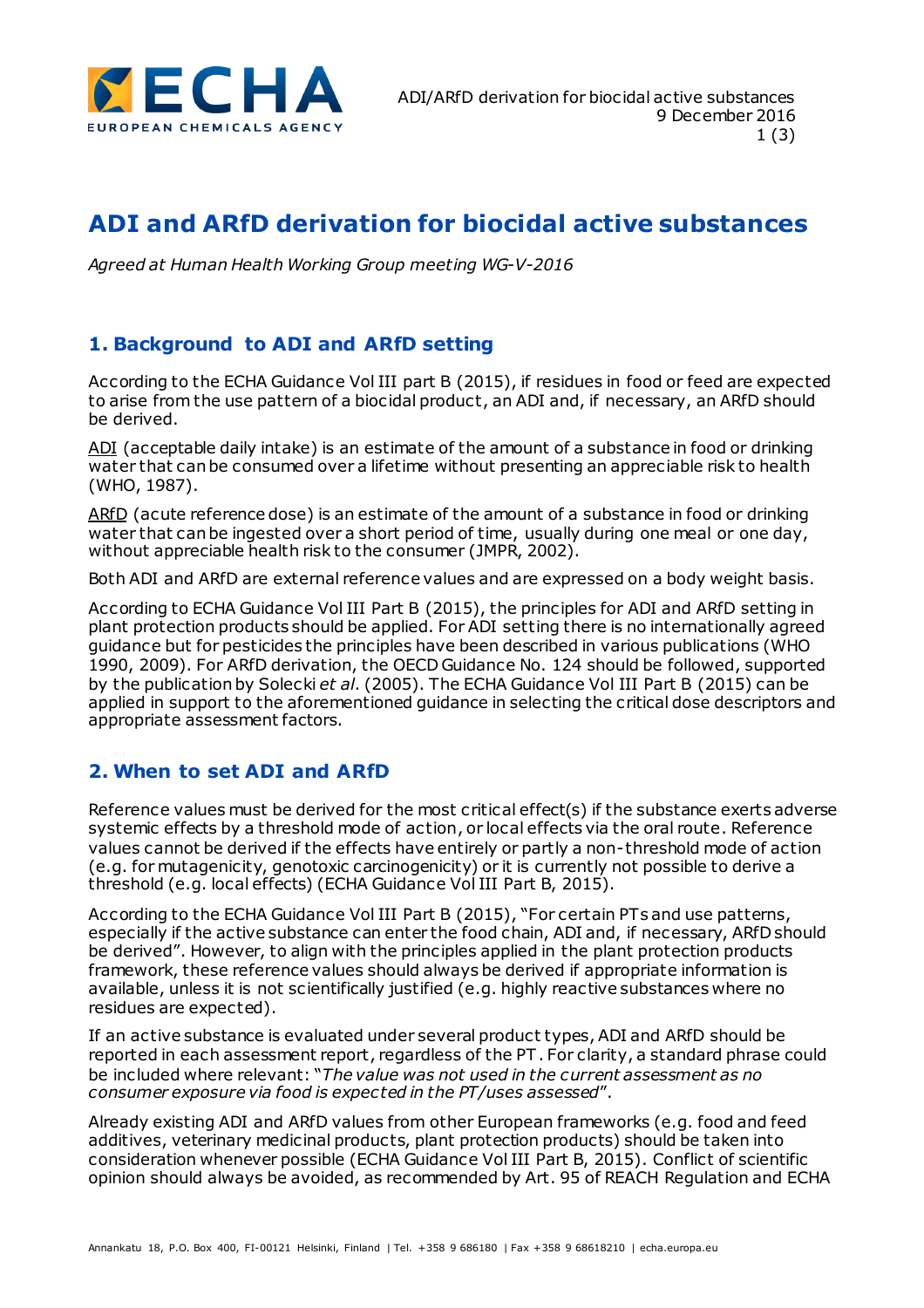Management Board (Decision 18/2013). Nevertheless, deviations from reference values already identified by other regulatory bodies would be possible on a case by case basis if different information or new methodology is available and a robust justification is provided.

### **3. What to consider in setting ADI and ARfD**

The study in the most sensitive and relevant species resulting in the most appropriate dose descriptor (no observable adverse effect level; NOAEL) should be selected from the complete toxicology dataset.

The critical NOAEL should be based on the identification of the critical systemic effects.

In selecting the appropriate animal study, consideration needs to be given to relevance for human exposure in terms of duration and pattern of exposure. Generally, long-term oral studies are the basis for ADI derivation, because in these studies the test substance is normally incorporated in the diet and administered for the majority of the lifetime on a daily basis, reflecting the ADI concept.

Usually ADI and AELlong-term (AEL, acceptable exposure level) are derived on the basis of the same NOAEL from long-term or sub-chronic studies, and similarly, ARfD and AEL<sub>acute</sub> are based on the same NOAEL from acute or short-term studies.

Short-term studies are more suitable for the derivation of the ARfD. If the critical effect has not been adequately evaluated in a single dose study, the endpoint from a repeated dose short-term toxicity study should be used (OECD, 2010; Solecki *et al.* 2005; ECHA Guidance Vol III Part B). Normally, all indications of acute toxicity observed in repeateddose studies should be considered as potentially relevant in setting an ARfD, in particular effects observed at the beginning of repeated dose studies. This also applies to developmental effects, which typically result from exposure during sensitive periods.

The route of administration should be considered carefully when evaluating the possible acute effects for ARfD derivation, and disregard effects not relevant for residue intake (Solecki *et al.* 2005).

Gavage administration may result in marked differences in kinetics following the bolus administration of a high dose compared to more frequent intakes of small amounts through the diet (WHO 1990). Furthermore, local gastrointestinal effects might not be relevant for ADI/ARfD derivation if it is shown that such effects are due to the gavage administration, and dietary administration does not produce the same effects (JMPR 2002, OECD 2010). For example, if diarrhoea and vomiting in dogs are due to local (irritant) effects and high active substance concentrations following specific dosing methods (e.g., capsule administration or gavage), then these effects should not be considered relevant for setting an ARfD (Solecki *et al*. 2005).

If an active substance administered via food/diet exerts local toxicological effects on the gastrointestinal tract, such effects may be considered relevant for ARfD derivation. For these direct effects, a reduction of the assessment factor may be considered (OECD 2010). It should be noted that the principles described in the Annex II of the plant protection products Regulation 1107/2009 require applying at least the default assessment factor of 100 for both ADI and ARfD derivation. However, when sufficient information is available and if justified, a deviation from the default assessment factor may be considered, thus applying an increased or decreased margin of safety. For ARfD derivation, a reduction of the assessment factor for human toxicokinetic differences may be justified if it can be assumed that the concentration of the active substance rather than the total intake would determine the effects (Solecki *et al*. 2005).